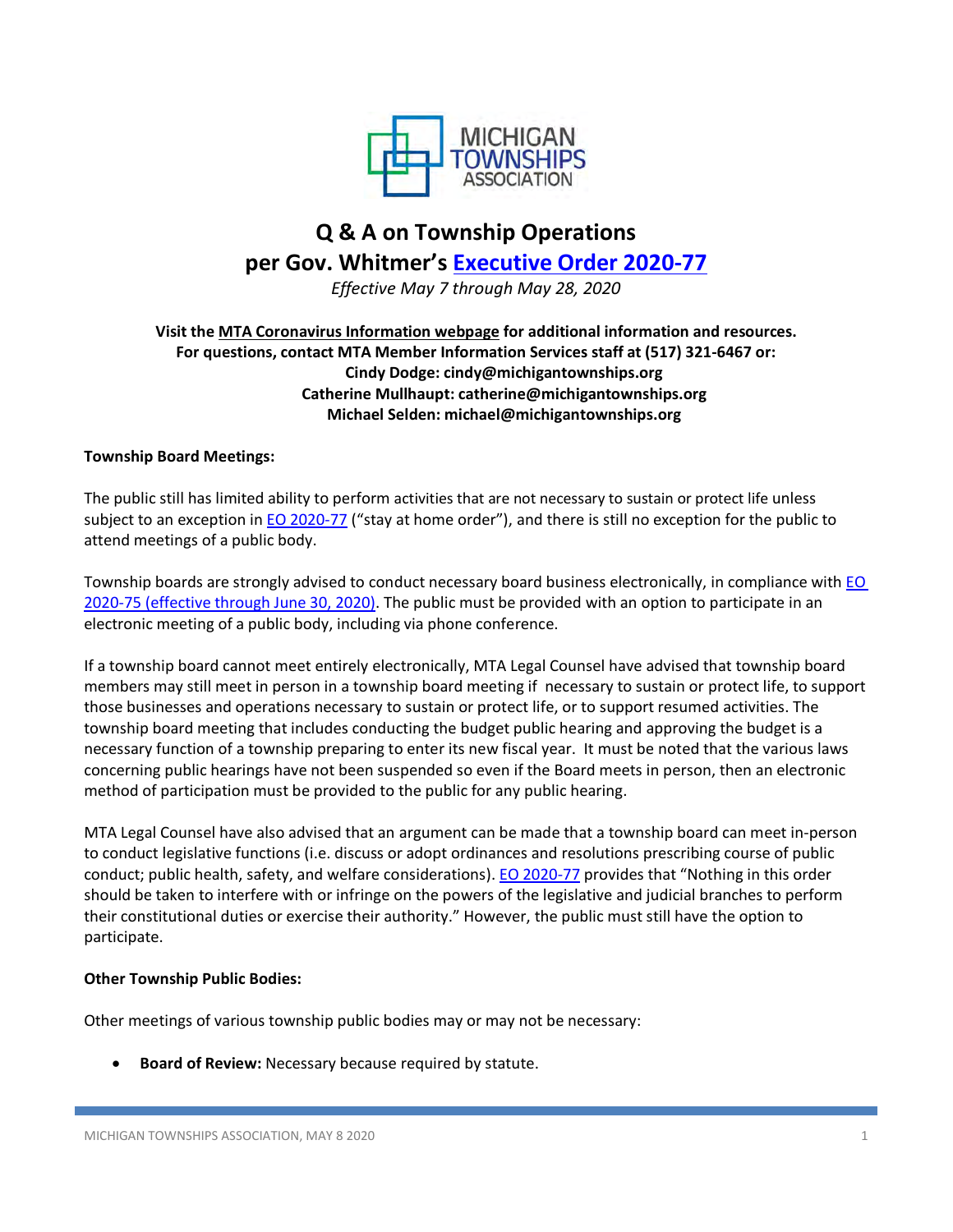- **Election Commission:** Necessary depending on Election Law deadlines to appoint election workers or other determinations
- **Planning Commission or Zoning Board of Appeals:** As [EO 2020-77](https://content.govdelivery.com/attachments/MIEOG/2020/05/07/file_attachments/1446124/EO%202020-77.pdf) has opened up construction, meetings may be called to facilitate construction. May be held remotely and must provide for public participation.
- **Other township public bodies:** Determine case by case, but likely may not be necessary

## **Expenditure approval:**

The township board is required at each regular meeting to audit all claims against the township presented for payment and authorize the payment of all allowed claims. Every payment of any kind (including payroll) leaving the township—with the sole exception of the current-year tax collection disbursement account—must be voted on by the board **before** being disbursed, unless the township has a written board-adopted "post-audit" policy to allow certain limited, specific, routine payments to be made prior to the board voting on them to avoid the township having late penalties—like the hall utilities and payroll. The township board must still vote to approve all those payments at the next meeting.

## **Sample post-audit policy language**

All claims shall be approved by the township board prior to payment, except the following:

1) Payroll (election workers, sexton wages, etc.)

2) Utility bills (phone, electric, fuel, etc.)

3) Invoices with penalties or discounts that would be incurred if payment is not received prior to the board meeting where claims will be approved (identify specifically)

These claims shall be post-audited at the next board meeting following their issuance. (For example, your payment schedule would indicate Vouchers 101 to 104 were preauthorized by policy and approval by the board that evening.)

The (supervisor/other official) may authorize emergency expenditures when deemed essential due to the imminent threat to the health, safety and welfare of the township. (Set limits as desired.)

## **Township Business Operations:**

MTA Legal Counsel suggest that the township board, or officials or staff designated by the township board with authority to direct some or all township employees, may issue notices similar to the sample below:

Township Residents,

Until further notice, \_\_\_\_\_\_\_\_\_Township Hall will not be open to the public due to Governor Whitmer's "Stay Home Order," [EO 2020-77](https://content.govdelivery.com/attachments/MIEOG/2020/05/07/file_attachments/1446124/EO%202020-77.pdf) in reference to COVID-19 . Our elected officials will continue working in order to perform necessary government activities. Other Township employees will only work in-person if critically necessary, to help with these necessary government activities. If you have inquiries or require any Township services, please contact us at phone number \_\_\_\_\_\_\_\_\_ or by email at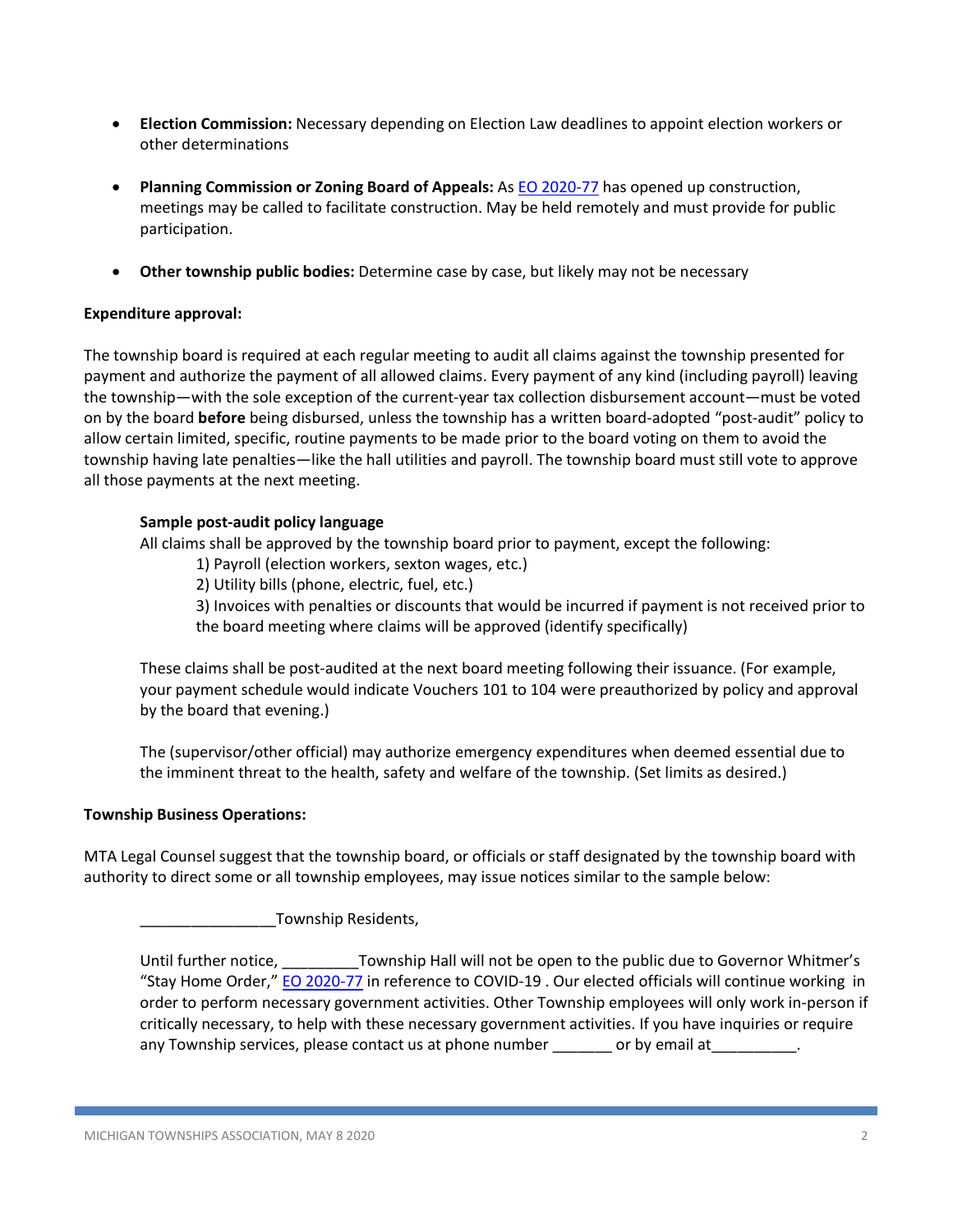## **What Township Positions May Work?**

Section 8 of [EO 2020-77](https://content.govdelivery.com/attachments/MIEOG/2020/05/07/file_attachments/1446124/EO%202020-77.pdf) provides that "workers who are necessary to sustain or protect life," defined as **"critical infrastructure workers,"** include:

- Persons performing other community-based government operations and essential functions. *MTA Legal Counsel have advised that township board members and their deputies performing statutory duties of their board offices fall into this category and are "critical infrastructure workers."*
- Workers involved in public works.
- Workers involved in water and wastewater.
- Workers involved in public communications.

## *All in-person government activities at whatever level (state, county or local) are suspended unless they are:*

- Activities performed by "**critical infrastructure workers**," including workers in law enforcement, public safety, and first responders. As noted above this also includes essential functions, public works, water and wastewater and public communication. (Section 8)
- Activities performed by **workers who are permitted to resume work** under section 10 of [EO 2020-77](https://content.govdelivery.com/attachments/MIEOG/2020/05/07/file_attachments/1446124/EO%202020-77.pdf) which in relevant part allows for workers for lawn care and landscaping operations.
- Activities regarding public transit, trash pickup and disposal (including recycling and composting), activities necessary to manage and oversee elections, and the maintenance of safe and sanitary public parks so as to allow for outdoor activity under **EO 2020-77**. (Section 6)
- Activities necessary to support the activities of workers described in sections 8, 9, and 10 of [EO 2020-77,](https://content.govdelivery.com/attachments/MIEOG/2020/05/07/file_attachments/1446124/EO%202020-77.pdf) or to enable transactions that support businesses or operations that employ such workers. (Section 6) *This would now apply to your zoning and building departments in support of resumed construction.*
- Activities necessary to conduct minimum basic operations (of the township), defined as allowing the business or operation to maintain the value of inventory and equipment, care for animals, ensure security, process transactions (including payroll and employee benefits), or facilitate the ability of other workers to work remotely. Government workers performing such duties need not be designated. (Sections 4 and 6)
	- o *MTA Legal Counsel have advised that conducting the budget public hearing at a board meeting and adopting the budget for the new fiscal year at a board meeting are necessary government activities because a budget must be approved before entering into a new fiscal year or the government will have no authority to operate or incur or pay bills or payroll.*
	- o *FOIA requests must be responded to due to statutory deadlines, subject to temporary additional days pe[r Executive Order 2020-38.](https://www.michigan.gov/whitmer/0,9309,7-387-90499_90705-524359--,00.html)*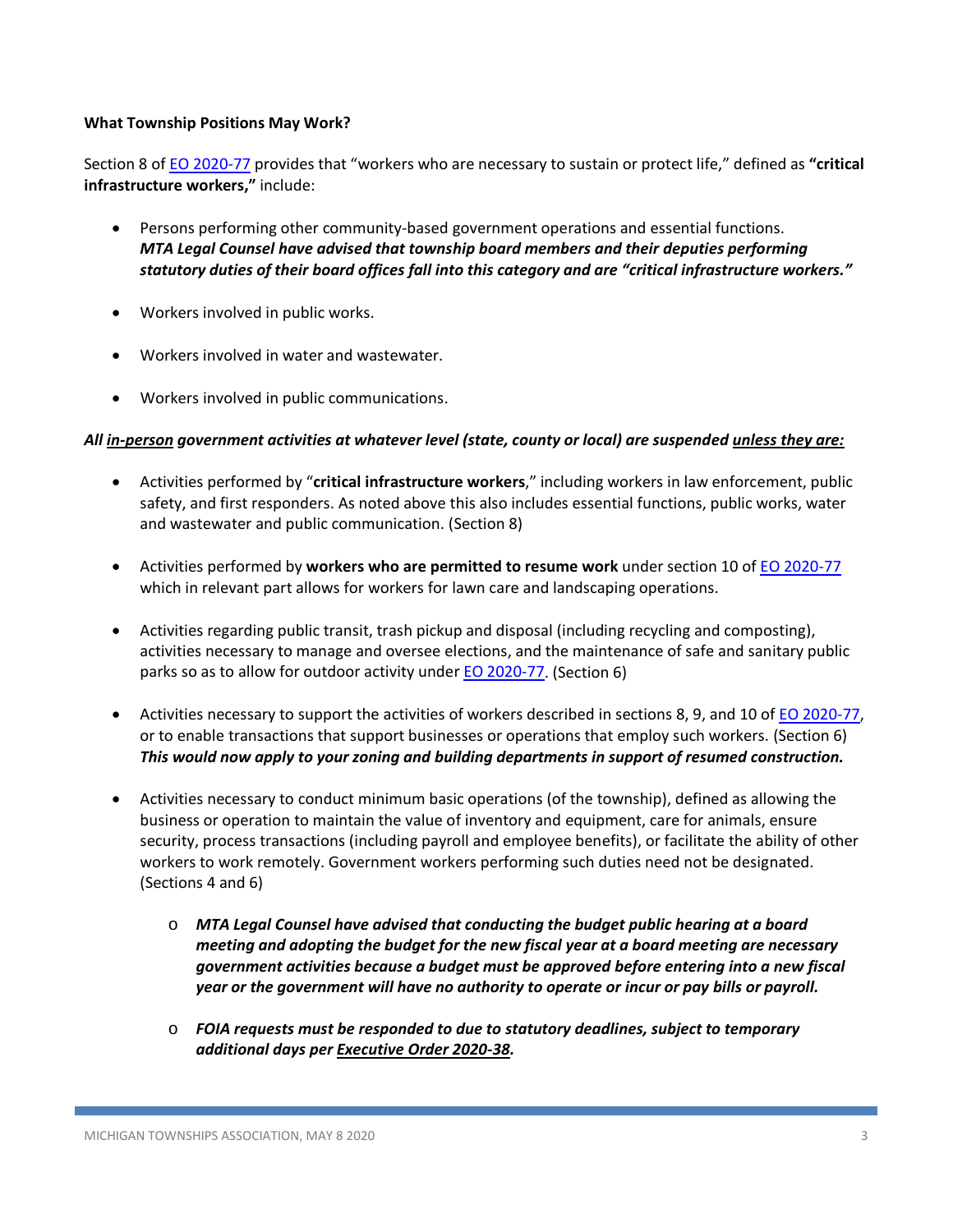## **Q. May township employees maintain township parks?**

A township board may employ critical infrastructure workers to carry out the approved government activities of taking care of township-owned cemeteries, parks, and other public works. The township must have protocols as set forth in section 11 of [EO 2020-77.](https://content.govdelivery.com/attachments/MIEOG/2020/05/07/file_attachments/1446124/EO%202020-77.pdf)

## **Q. Can a township maintain its cemetery, including mowing?**

MTA Legal Counsel believes that a township can maintain their public works including public parks and cemeteries, which would include mowing and other maintenance activities. Any township personnel or contractor must maintain the recommended social distancing and take other required safety precautions as outlined i[n EO 2020-77](https://content.govdelivery.com/attachments/MIEOG/2020/05/07/file_attachments/1446124/EO%202020-77.pdf) paragraph 11. A township may also contract out for this work to be done as a resumed activity.

## **Q. May landscaping, lawncare, tree service, irrigation, and related outdoor maintenance companies operate under this order?**

Workers for lawn care, pest control and landscaping operations may perform resumed activities subject to the protocols in section 11 and the enhanced social-distancing rules in section 11(h) all of [EO 2020-77](https://content.govdelivery.com/attachments/MIEOG/2020/05/07/file_attachments/1446124/EO%202020-77.pdf)

## **Q. Can a township do burials at its cemetery?**

Yes, even though the executive order does not specifically say so, the [Homeland Security CISA memo \(](https://www.cisa.gov/sites/default/files/publications/CISA-Guidance-on-Essential-Critical-Infrastructure-Workers-1-20-508c.pdf)March 19, 2020) that is referred to in [EO 2020-77](https://content.govdelivery.com/attachments/MIEOG/2020/05/07/file_attachments/1446124/EO%202020-77.pdf) cites the following as included in "critical infrastructure workers" (necessary workers) who could be exceptions to the "stay at home" orders: "Workers performing mortuary services, including funeral homes, crematoriums, and cemetery workers." So those functions are considered critical infrastructure functions. And [EO 2020-77](https://content.govdelivery.com/attachments/MIEOG/2020/05/07/file_attachments/1446124/EO%202020-77.pdf) continues to allow funeral attendance (see below). "Any inperson government activities must be performed consistently with the social distancing practices and other mitigation measures to protect workers and patrons described in section 11" of [EO 2020-77.](https://content.govdelivery.com/attachments/MIEOG/2020/05/07/file_attachments/1446124/EO%202020-77.pdf)

## **Q. Can people have a funeral service at the cemetery with the burial?**

[EO 2020-77](https://content.govdelivery.com/attachments/MIEOG/2020/05/07/file_attachments/1446124/EO%202020-77.pdf) section 7(a)15 addresses funeral attendance and continues the restriction that no more than 10 people can be in attendance at a graveside funeral service.

In addition, "All individuals who leave their home or place of residence must adhere to social distancing measures recommended by the Centers for Disease Control and Prevention, including remaining at least six feet from people from outside the individual's household to the extent feasible under the circumstances." For example, members of the same household (who are living together currently) can still be together so they don't have to stay six feet apart, religious worship, etc. Others would have to practice social distancing, and the township may want to put rules in place for that or things like sanitizing between shared use of the same shovel, etc. "Any in-person government activities must be performed consistently with the social distancing practices and other mitigation measures to protect workers and patrons described in section 11" o[f EO 2020-77.](https://content.govdelivery.com/attachments/MIEOG/2020/05/07/file_attachments/1446124/EO%202020-77.pdf)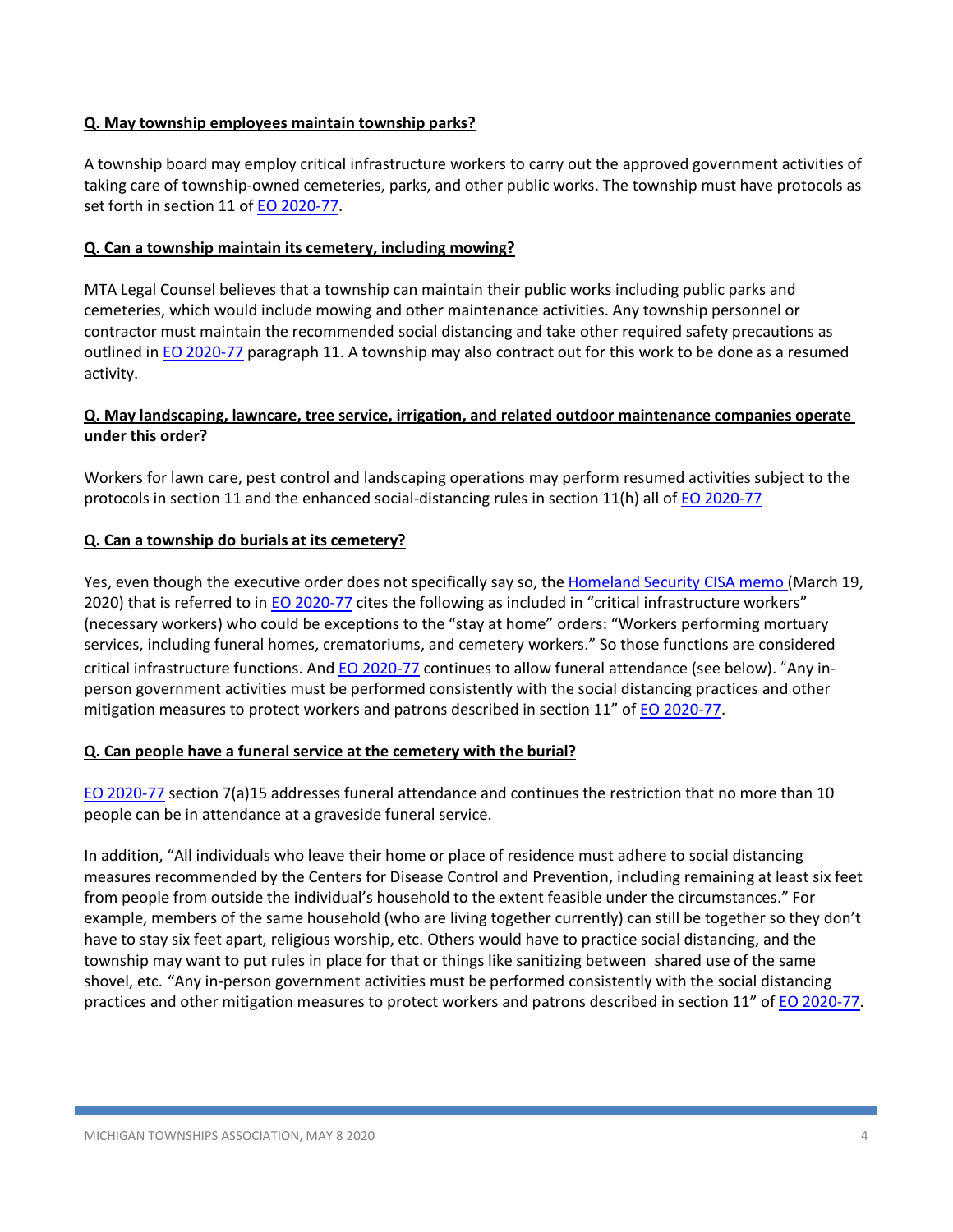## **Q. With the construction industry reopened as of May 7, what is the status of township construction code inspectors and zoning administrators?**

Effective at 12:01 am on May 7, 2020, workers in the construction industry, including workers in the building trades (plumbers, electricians, HVAC technicians, and similar workers), could resume activities, subject to the protocols in section 11 and the enhanced social-distancing rules described in section 11(i) of [EO 2020-77.](https://content.govdelivery.com/attachments/MIEOG/2020/05/07/file_attachments/1446124/EO%202020-77.pdf)

MTA Legal Counsel believes that township construction code inspectors and zoning administrators may do inperson permitting activities as long as the sites visited also comply with the protocols in section 11 and the enhanced social-distancing rules described in section 11(i) of [EO 2020-77.](https://content.govdelivery.com/attachments/MIEOG/2020/05/07/file_attachments/1446124/EO%202020-77.pdf) (see below)

## **What Precautions Must be Taken?**

It is MTA's legal opinion that townships can maintain their cemeteries, parks, and other public works during COVID-19 while practicing safe distancing and other safety practices as outlined in Item 11 of **EO 2020-77** ("stay at home" order).

## **Section 11 of Executive Order 2020-77:**

- 11. Businesses, operations, and government agencies that remain open for in-person work must, at a minimum:
	- a. Develop a COVID-19 preparedness and response plan, consistent with recommendations in Guidance on Preparing Workplaces for COVID-19, developed by the Occupational Health and Safety Administration and available **[here](https://www.osha.gov/Publications/OSHA3990.pdf)**. Such plan must be available at company headquarters or the worksite.
	- b. Restrict the number of workers present on premises to no more than is strictly necessary to perform the in-person work permitted under this order.
	- c. Promote remote work to the fullest extent possible.
	- d. Keep workers and patrons who are on premises at least six feet from one another to the maximum extent possible.
	- e. Increase standards of facility cleaning and disinfection to limit worker and patron exposure to COVID-19, as well as adopting protocols to clean and disinfect in the event of a positive COVID-19 case in the workplace.
	- f. Adopt policies to prevent workers from entering the premises if they display respiratory symptoms or have had contact with a person with a confirmed diagnosis of COVID-19.
	- g. Adopt any other social distancing practices and mitigation measures recommended by the CDC.

# **h. Businesses or operations whose in-person work is permitted under sections 10(c) through 10(f) of this order must also:**

- 1. Prohibit gatherings of any size in which people cannot maintain six feet of distance from one another.
- 2. Limit in-person interaction with clients and patrons to the maximum extent possible, and barring any such interaction in which people cannot maintain six feet of distance from one another.